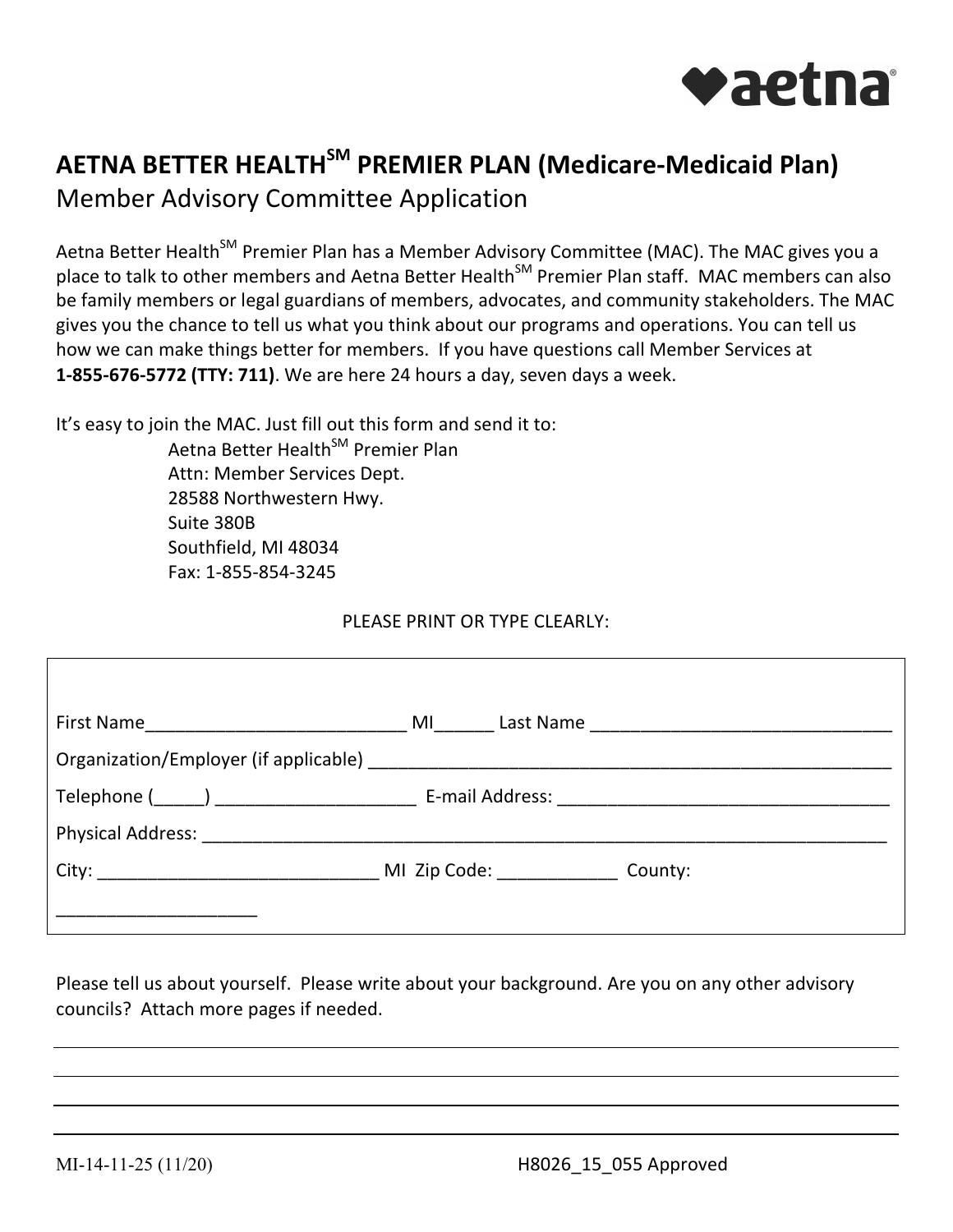

## **AETNA BETTER HEALTHSM PREMIER PLAN (Medicare-Medicaid Plan)**  Member Advisory Committee Application

Please tell us why you want to be on this Committee. What will you offer the team? Limit to 1-2 paragraphs please.

| Are you a member of other committees or councils at this time?                                 |                                                                   |  |  |  |  |
|------------------------------------------------------------------------------------------------|-------------------------------------------------------------------|--|--|--|--|
| $\Box$ No $\Box$ Yes - Please list:                                                            |                                                                   |  |  |  |  |
|                                                                                                |                                                                   |  |  |  |  |
|                                                                                                |                                                                   |  |  |  |  |
| Race/Ethnicity (Optional):                                                                     | <b>Experience with Medicaid:</b>                                  |  |  |  |  |
| $\Box$ American Indiana/Alaska Native                                                          | $\square$ None                                                    |  |  |  |  |
| $\Box$ Asian/Pacific Islander                                                                  | $\Box$ Less than 1 year                                           |  |  |  |  |
| $\Box$ Black                                                                                   | $\Box$ 1-2 years                                                  |  |  |  |  |
| $\Box$ Hispanic                                                                                | $\Box$ 3-5 years                                                  |  |  |  |  |
| $\square$ White                                                                                | $\Box$ More than 5 years                                          |  |  |  |  |
| $\Box$ Other                                                                                   | $\Box$ More than 10 years                                         |  |  |  |  |
|                                                                                                |                                                                   |  |  |  |  |
| Check Your Membership Category (check all that apply):                                         |                                                                   |  |  |  |  |
| $\Box$ Member- you are enrolled in Aetna Better Health <sup>SM</sup> Premier Plan at this time |                                                                   |  |  |  |  |
|                                                                                                | $\Box$ Community organization - list community organization here: |  |  |  |  |
| $\Box$ Advocate                                                                                |                                                                   |  |  |  |  |
|                                                                                                |                                                                   |  |  |  |  |
| Can you attend daytime meetings?                                                               |                                                                   |  |  |  |  |
| $\Box$ Yes- any time $\Box$ Yes- morning only $\Box$ Yes- afternoon only $\Box$ No             |                                                                   |  |  |  |  |
|                                                                                                |                                                                   |  |  |  |  |
| Would you need any special help to join meetings?:                                             |                                                                   |  |  |  |  |
| $\square$ Transportation                                                                       |                                                                   |  |  |  |  |
| $\Box$ Interpretation                                                                          |                                                                   |  |  |  |  |
| $\Box$ Other, please list:                                                                     |                                                                   |  |  |  |  |

MI-14-11-25 (11/20)